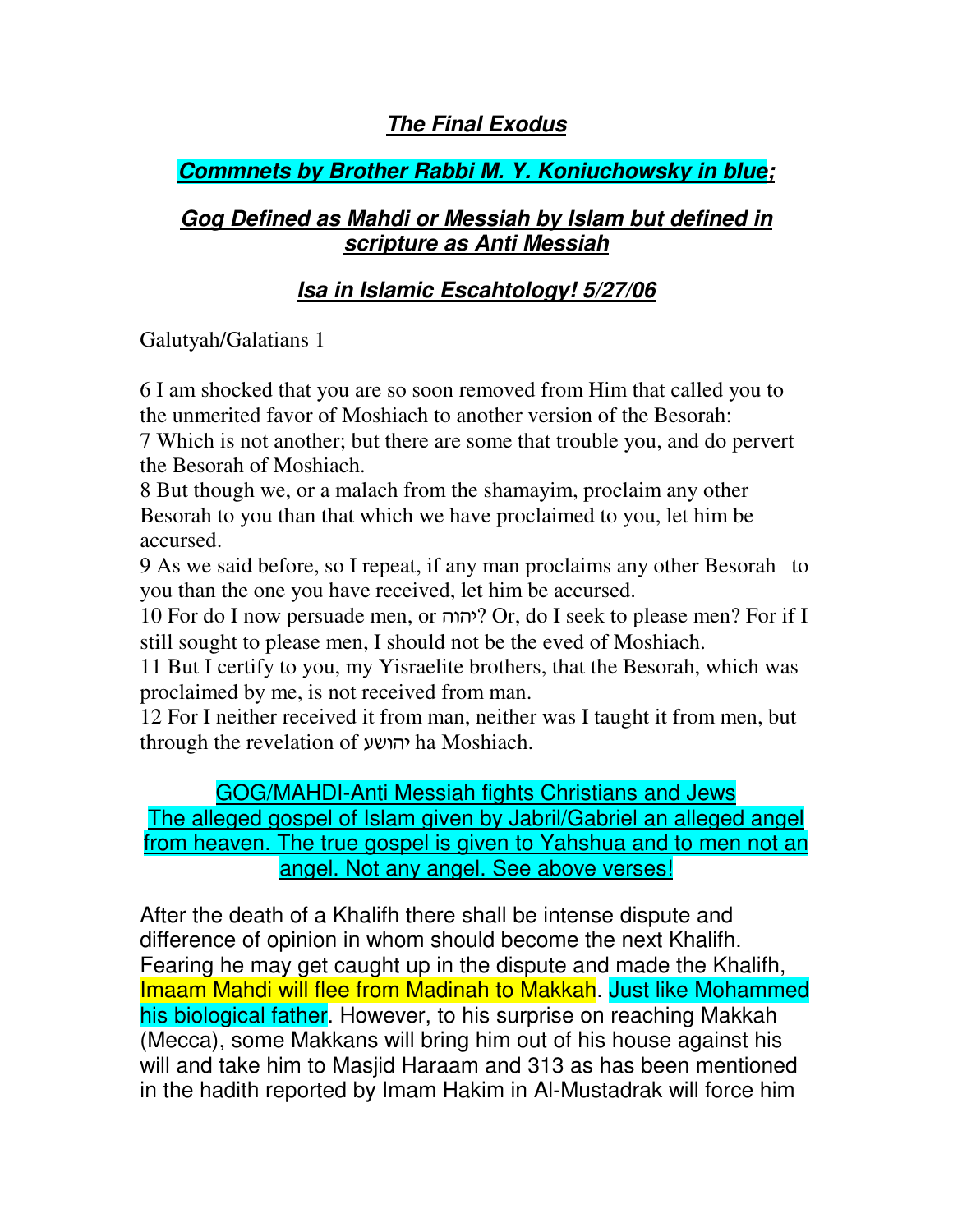to accept their Bayat between the Rukn (corner of the Ka'aba containing the black stone) and the place of Ibrahim. As in Ezekiel 38 his drawn in reluctantly by Muslims. In scripture it is by YHWH's hook in his jaw.

The news of his allegiance will quickly spread and thus an army from Syria will be sent to fight him. However no harm will come to Imaam Mahdi nor his followers who will be supported by Allah. The earth will swallow up this army before it can get near to the Imaam in a place called Baidah (a flat piece of land between Makkah and Madinah). After seeing and hearing about this extraordinary event and sign, the Awliya (pious saints) of Syria and Iraq will come to Imaam Mahdi and swear allegiance to him between the black stone and the Maqam (the place of Ibrahim which is near the Ka'aba). The Anti Messiah will mark those who pledge allegiance to him. (The above content can be found in the Hadith of Umme Salama/Abu Daud)

Imam Mahdi will have to fight many battles, the most important and difficult being the battle against the Christians in which a large number of Muslims will be martyred. Islam correctly teaches that THEIR end time battle is against both houses. Believers must not think the beast is anything but Islam.

, ''An enemy will gather its forces against the followers of Islam. The Messenger of Allah said, ''I know their names and their fathers name and the colors of their horses. They will be the best horsemen on the face of Earth, "or (he said) "(They) Will be amongst the best horsemen on the face of Earth." The cause of this great battle will be the Christians. The Christians and Muslims as allies will conquer a third enemy. However, the Christians will act treacherously as they will claim the victory on the strength of their religion, thus the Muslims will be driven to arms and will fight them. Dhu Makhbar said, ''I heard the Apostle of Allah say, ''You will make a secure peace with the Byzantines, then you will fight an enemy behind you, and you will be victorious, take the boot, and be safe you will the return and alight in a meadow with mounds and one of the Christians will raise the cross and say, 'The cross has conquered'. One of the Muslims will become angry and smash it, and the Byzantines will act treacherously and prepare for battle.' The great war between the Christians and Muslims will result in the Muslims conquering Constantinople (which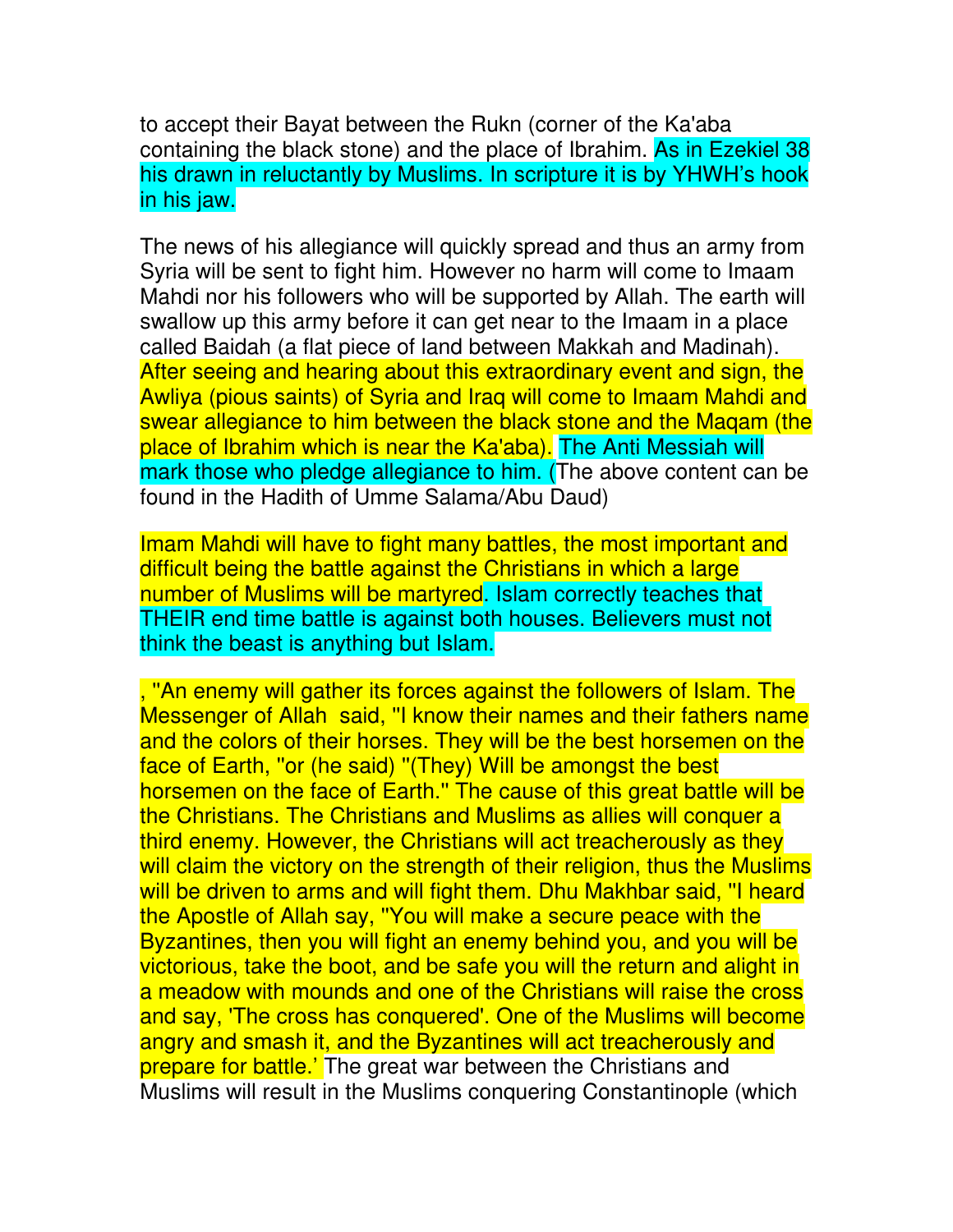is modern day Istanbul) without army by the sheer force of Takbeer (Allahu Akbar). Abu Hurairah reports that the Prophet said, ''Have you heard of a town of which a part is in the sea?" "Yes" said they. He said: 'The last hour shall not occur till 70,000 of the children of Isaac shall attack it. When they come to it, they (Muslims) will not fight with arms, nor throw arrows. They will only say: There is no god but Allah, Allah is the greatest, and then on of its sides will fall down. They will recite for the second time : there is no god but Allah, Allah is the greatest, and then another of its side will fall down. After that they will say it for the third time: there is no god but Allah and Allah is the greatest, and then it will be opened.

There are different narration's regarding his reign as a Khalifh. Some traditions indicate that is reign will be seven years like the hadith of Umme Salama in Abu-Daud, "He will remain seven years, then die, and Muslims will pray over him. '' (Abu-Daud) Other traditions indicate that his reign will last seven, eight or nine years like the Hadith of Abu Saeed in Mustadrak. Due to different traditions the period of Imaam Mahdi's reign is disputed. Many Scholars have taken seven years to be the period of his reign due to the fact that the Ahadith which indicate seven years are the most authentic. Other Scholars like Shah Rafiud-din, after careful analysis have concluded that the first seven years if his reign will pass without worry, he will spend the eight preparing to fight the Dajjal and spend the ninth with Prophet Isa (Isa) He will thereafter die, Prophet Isa will read his funeral prayer and bury him. Very true; Yahshua fighting for Israel will both destroy and bury Gog/masdi on the mountains of Israel.

Imaam Mahdi will already have arranged a Muslim army and will be on the verge of leading the Muslims in morning prayer when Prophet Isa will descend and Kill the Dajjal. (Usamah / Ibne Majah) Yes He will kill Gog from Magog.

 Due to the fact that the Jews had become deaf and blind to the words of God and deviated from the teachings of Moses and the right path, Allah honored Isa with Prophethood and sent him as a messenger to the children of Israel. Bearing all hardships Prophet Isa spent all day and night conveying the message of Allah. Unfortunately, in spite of his tremendous effort the children of Israel did not respond and accept the message. Seeing that the poor and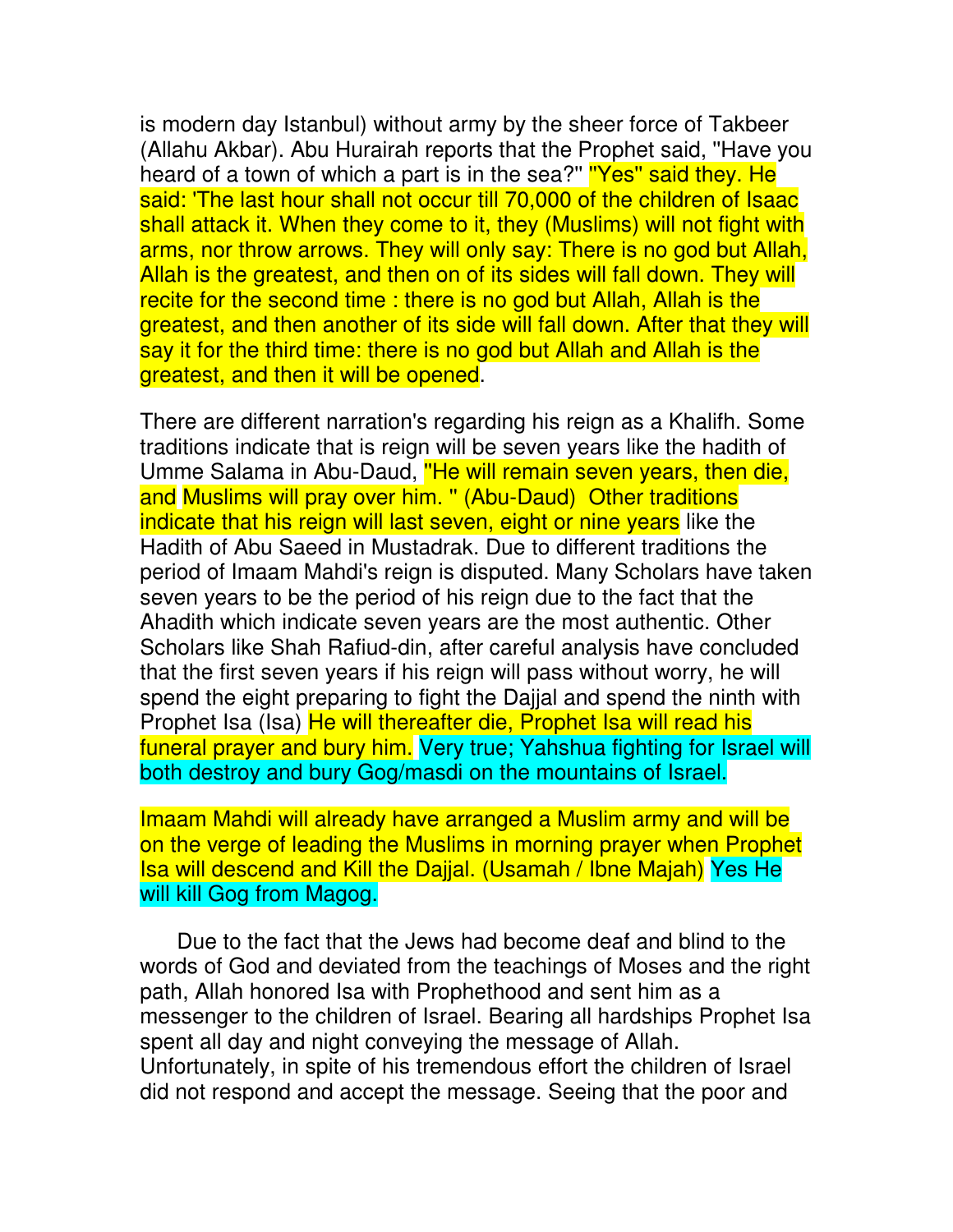weak were becoming inclined towards him and fearing they would lose their leadership the Jews secretly tried to kill him. However Allah saved Prophet Isa from their wicked scheme and gave him greater dignity by raising him alive to the heavens.

Allah says in the Quran, "They did not kill him and nor did they crucify him but the resemblance of him (Isa) was put over another man and those who differ there in, are in doubt. They have no certain knowledge. They are following nothing but conjecture for surely they did not kill him but Allah raised him up to him." (Surah Nisa)

These verses clearly prove that the Jews did not kill Prophet Isa and that he was raised alive to the heavens. It is due to verses like those mentioned above and many authentic Ahadith we Muslims believe that Prophet Isa is alive in heaven at this moment in time. We further believe due to the following verses and authentic Ahadith that Prophet Jesus will return before Qiyamah and his return is a major sign of Qiyamah. Allah says in the Quran, "And he (son of Mary) shall be a known sign for (the coming of) the hour." (Surah Zukhruf) Ibne Abbas has said that the meaning of this verse is that Prophet Isa's descent before Qiyamah is a sign of Qiyamah. (Ibne Abbas/ Musnad)

Allah says, "There is not a single section of the people of the book that will certainly believe in Isa before his death and on the Day of Resurrection he will be a witness against them." (Surah Nisa) This verse clearly indicates that before the demise of Prophet Isa everyone from the people of the book will believe in him. The Jews will disappear as Jews after his demise but at the present the Jews are very much there. The conclusion is clear that the Prophet Isa has not died; if so all the Jews would have become believers, which they have not. As seen both houses are to be annihilated on by their Isa and the other by war. These are Islam's view of the end times and Gog and Magog. The beast is speaking. Question remains are we listening? Or are we looking to Washington or Rome for some Anti Christ?

 He will return before Qiyamah and it is then that all the people of the book will believe in him. Jabir (R.A) reported that the Messenger of Allah said, "A party of my followers will not cease to fight for victory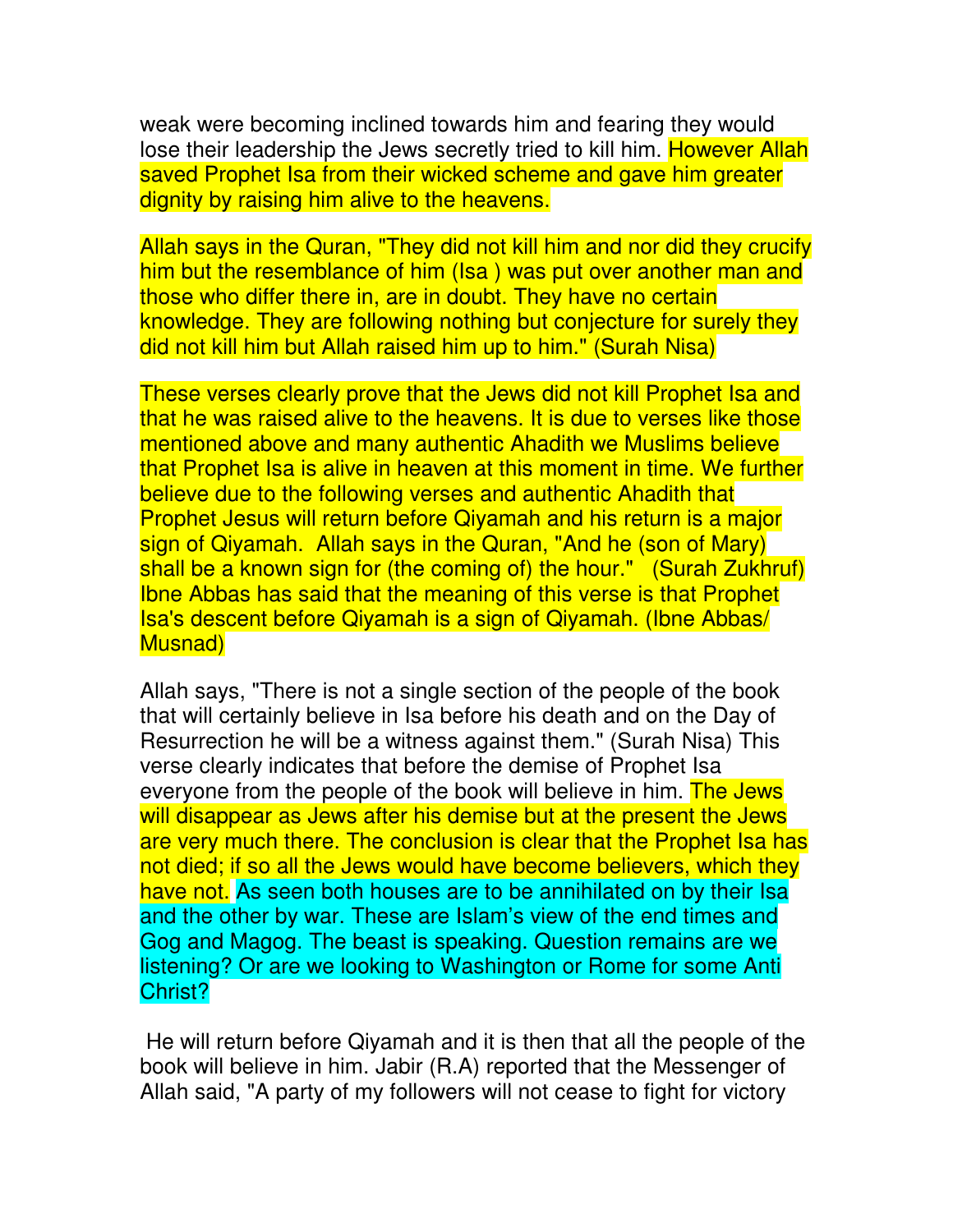until the Day of Resurrection. He said, then Isa, son of Mary, will come down. Their Imaam will say, "Come and lead our prayer" He will reply, "Some of you are rulers over others on account of divine honor upon these people." (Muslim) Abu Huraira (R.A) reported that the Messenger of Allah said, "By the one whose hands my life is in, surely the son of Maryam will descend amongst you as a just ruler. He will destroy the cross, kill the swine and abolish the tax." (Bukhari) Islam's Isa will destroy both houses whereas the Yahshua of the bible will destroy Islam the end time beast system.

# **Prophet Isa's Tasks**

Prophet Isa will have three main tasks, when he descends on the Earth for the second time:

1) The first and most important will be that he will destroy the Dajjal. 2) Protect the Muslims from the barbarous tribes of Yajuj and Majuj Gog and Magog by taking them to Mount Tur and then Praying for their (Yajuj and Majuj's) Gog and Magog's destruction. Isa prays to destroy Jews and Christians two tribes called Gog and Magog. 3) Reign as a Khalifh according to the Quran and Sunnah and elevate Islam. Rather than teaching Torah Islam believes he'll be teaching Koran from Jerusalem, since Mecca will have been consumed by a fire form Yemen.

#### **Prophet Isa's descent and the killing of Dajjal**

The Dajjal having failed to enter the holy city of Madinah will proceed to Syria The Assyrian as scripture teaches gathering his forces on the way. Imaam Mahdi will have arranged the Muslim army and will be on the verge of leading the Muslims in the morning prayer (Abu Umamah / Ibne-Majah) when Prophet Isa will descend to the white Minaret (Nawwas-b-Samaan/Muslim) in the east of Damascus, wearing two garments died with saffron, placing his hands on the wings of two angels. All those that are present will recognize him, as he will look exactly like the description of the Prophet. Resembling the Sahabi Urwa bin Masood (Abu- Huraira/ Muslim) the color of his skin will be reddish white (Ibne Abbas/ Bukhari), he will be well built and his hair will be soft and reach his ears. When he lowers his head, beads of perspiration will fall from it and when he raises his head, beads like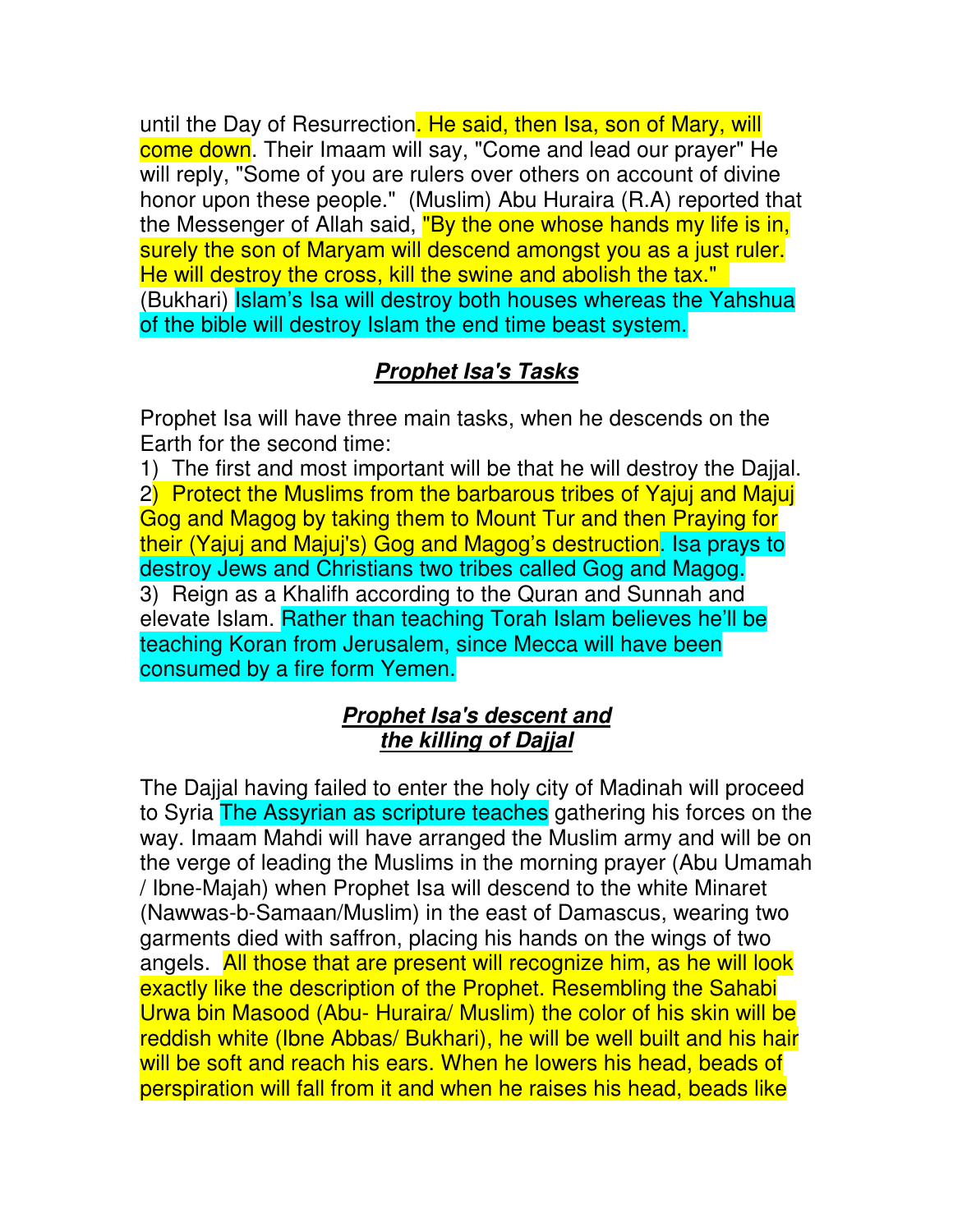pearls will scatter from it. (Nawwas-b-Samaan/Muslim). Every Kaafir who smells his sweet breath will die and his breath will reach as far as he can see. On seeing prophet Isa. Imaam Mahdi will take a couple of steps backwards so Prophet Isa can lead the prayer however Prophet Isa will place his hands on the Imaam's shoulder and will say, ''Go forward and lead the prayer as the Iqamah was made for you'' thus Imaam Mahdi will lead the prayer. (Abu Umamah/ Ibne-Majah). After the prayer Prophet Isa will say, ''Open the gate''. The gate will be opened and the Dajjal will be waiting behind it accompanied by an army of 70,000 Jews, each armed with a sword and shield. The Dajjal on seeing Prophet Isa among the Muslims will begin to dissolve like salt in water and will begin to flee. Prophet Isa will say to him, "You will remain alive until I strike you with my spear, "He will catch up with him at the Eastern gate of Ludd (Ludd is a mountain in Syria. Some say that it is a village in Jerusalem, and some say that it is a village in Palestine) and then Prophet Isa will kill him with a small spear. Yahshua kills the Dajjal or Anti Messiah. Sound familiar? Also Yahshua never killed anyone. I guess Isa has to or can't be recognized by the Koran's hall of shame as a true prophet.

 The Muslims will thereafter defeat and wipe out Dajjal's army. The Jews will not be able to hide behind anything on that day. Every time they try to hide behind a stone, a wall, a tree (except a boxthorn tree), or animal. Allah will make these things speak and they will say, ''O servant of Allah there is a Jew hiding behind me. come kill him."

#### **The Wisdom in the Descension of Prophet Isa**

The Ulama of the Ahlus - Sunnah have given many different reasons in the returning of Prophet Isa to this world for the second time. A few are listed below:

1) The Jews believe that they had killed Prophet Isa, Allah will send him before the end of time to prove that they had not killed him and that he is alive. It is he who will kill the Jews and their leader Dajjal. (Fathul - Bari) Another denial of the blood of the Lamb.

2) Some Ulama have said that Prophet Isa found many virtues of the followers of Prophet Muhammad in the bible and thus he prayed to Allah to make him amongst the Ummah of Prophet Muhammad. Allah answered his prayer and he will return for the second time as one of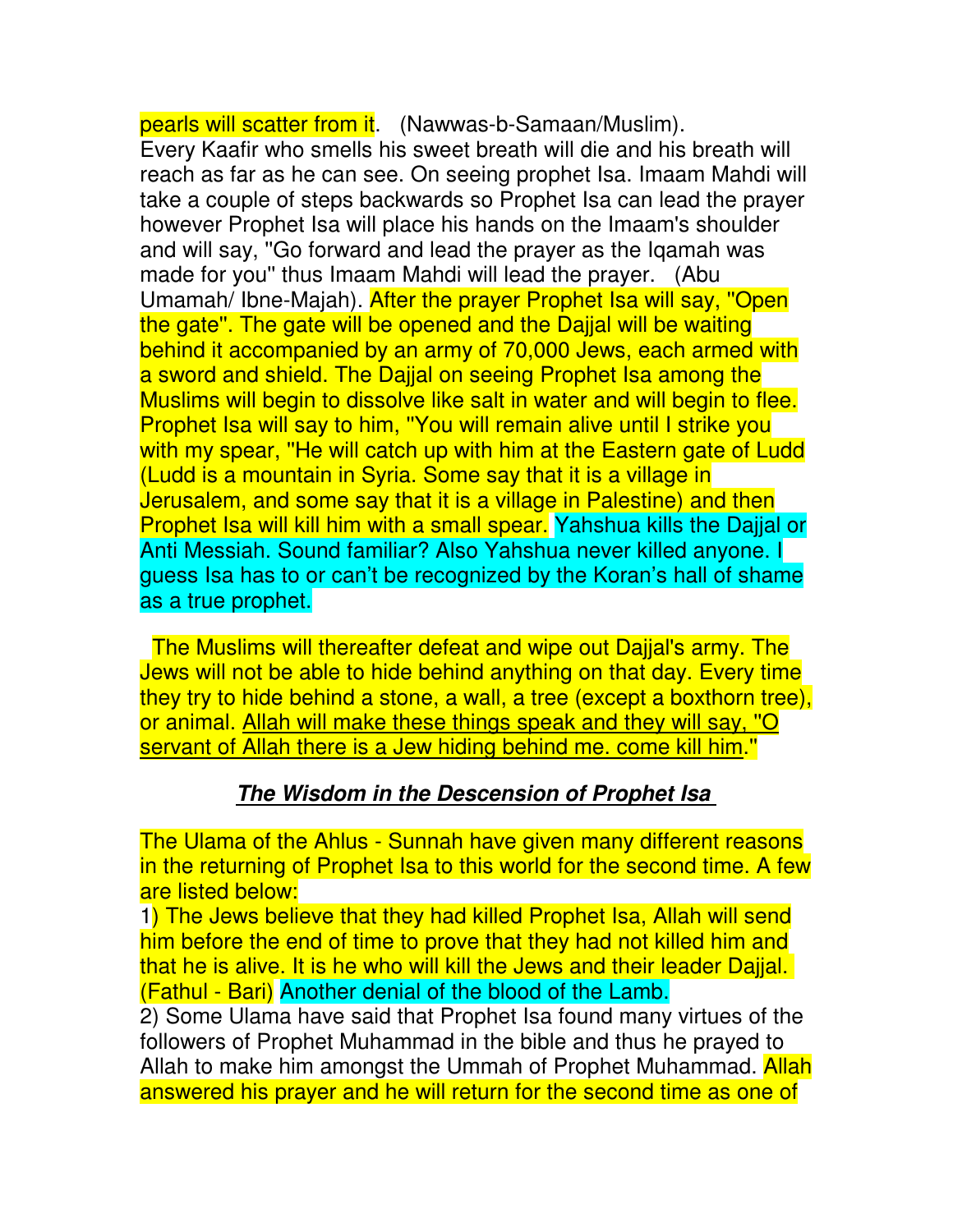the followers of Prophet Muhammad (Ibne-Khathir). Isa is a mere slave of Allah and a disciple of Mohammed.

3) It is the Law of Allah that anything that is created from the Earth has to be buried in the Earth and not the Heavens. Thus he will return to the Earth for the second time, kill the Dajjal, live for a period of time and then he will die a natural death and will be buried with the Prophet. (Ashratus-Sa'ah).

### **Prophet Isa (as) and the Ya'juj Ma'juj (Gog Magog)**

A short period after Prophet Isa has killed the Dajjal, the two mighty tribes of Yajuj and Ma'juj will appear, causing murder, pillage and devastation wherever they go. The emergence of Ya'juj and Ma'juj is also another major sign of Qiyamah. Through the invocation of Prophet Isa they will be destroyed. (Nawwas-b-Samaan-Muslim). Isa destroys Gog and Magog or JEWS AND CHRISTIANS. Oy vey.

The Prophet said, "By him whose hands my life is in, surely the son of Maryam will come down amongst you as a just ruler. He will break the cross, kill the pigs, and abolish the tax. Wealth will be in such abundance that none will care about it and a single prostration in a Prayer will be better than the world and all that is in it." (Abu Huraira/Bukhari, Muslim)

The above hadith clearly indicates that when Prophet Isa returns to the world for the second time he will not reign as a Prophet no, will he bring a new Shariah or Deen, as Islam is the last religion, the Quran is the last book to be revealed and our Prophet Muhammad is the last Prophet. There is no Prophet to come after him and the Quran has made this fact very clear.

When Prophet Isa returns for the second time he will reign as a Khalifh and not a Prophet, follow the Qur'an and Sunnah and rule according to it. He will break the cross the Christians worship (indicating that he will bring Christianity to an end), elevate and spread Islam through out the world. He will also kill the pig, which the Christians consider Halaal to eat (and use) and abolish the Jizya (tax on Jews and Christians since everyone will be killed, or become Muslims, thus no slave taxes need to be paid. How nice!). In Prophet Isa reign they will not pay this tax because he will not accept anything but Islam for the non-believers and they will all believe in him. The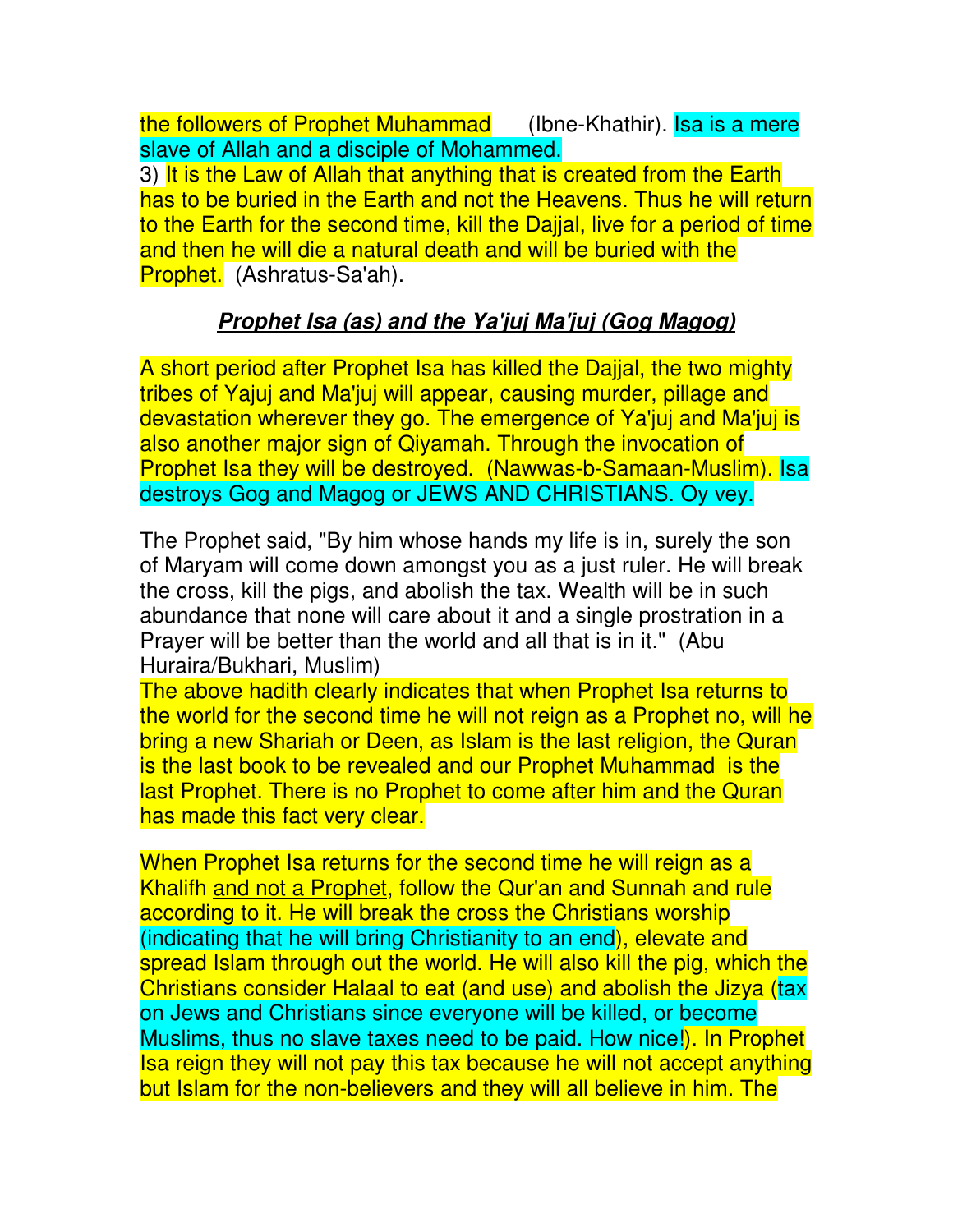Qur'an says, "There is not a single section of the people of the book (Jews and Christians) but will believe in him and on the Day of Resurrection he will be a witness against them." (Surah-An-Nisa) Secondly there will be abundance in wealth, so much so that it will flow like water and there will not remain anybody who could be given this money, thus this tax will be abolished. All types of spiritual and worldly blessings will descend on Earth in his time. Wealth will flow like water, everyone will be independent and have surplus wealth and property to the extent that nobody will be in the need of Zakat and Sadaqa thus receiving of Zakat and Sadaqa will be discarded. All hearts will be free from misery, envy, malice, and jealousy. Each harmful animal will be made harmless. Camels will graze with the lions and the cheetahs with cattle. A little girl will chase a lion and make it run away from her like children chasing a puppy and this lion will not harm her. Venom will be taken out from all venomous animals, a little boy will put his hand in a snake's mouth, but it will not harm him. The Jackal will live with the sheep and protect them as if it were a sheep dog. Peace, harmony and tranquility will prevail in the world. People will be in complete agreement, all Muslims wars will cease, the earth will be filled with peace like a silver basin and it will sprout with vegetation like at the time of Prophet Adam. Who did "Prophet Adam?" Who did he prophecy to? The fish? The fertility of the land will increase to the extent that if a seed is planted in a rock, it will sprout. 700 mudd of wheat will sprout without ploughing the land. The earth will produce so much fruit that a large group of people will sit to eat a bunch of grapes or a pomegranate and they will be satisfied and use its peel as an umbrella. There will also be blessing in milk. The milk of a single she camel will be sufficient to satisfy the hunger of a large group of people. A cow will produce what is sufficient for a tribe of people, and a sheep will produce milk, which is sufficient for a family of people. Horses will be cheap as they will be never ridden in war and bulls will be expensive, as they will be needed to plough the land. Life will be very pleasant and enjoyable after his descension and the Muslims will live in comfort in his reign as a Khalifh. (Nawwas-b-Sarnaan-Muslim/Abu Umamah-Ibne Majah) Many Hadiths specify that after his descension he will get married and have children and remain on the earth for a period of 19 years after his marriage. (Al-Fitan Nuaim bin Hammad). Sounds like Mohammed had the same spirit as the Divinchi Code.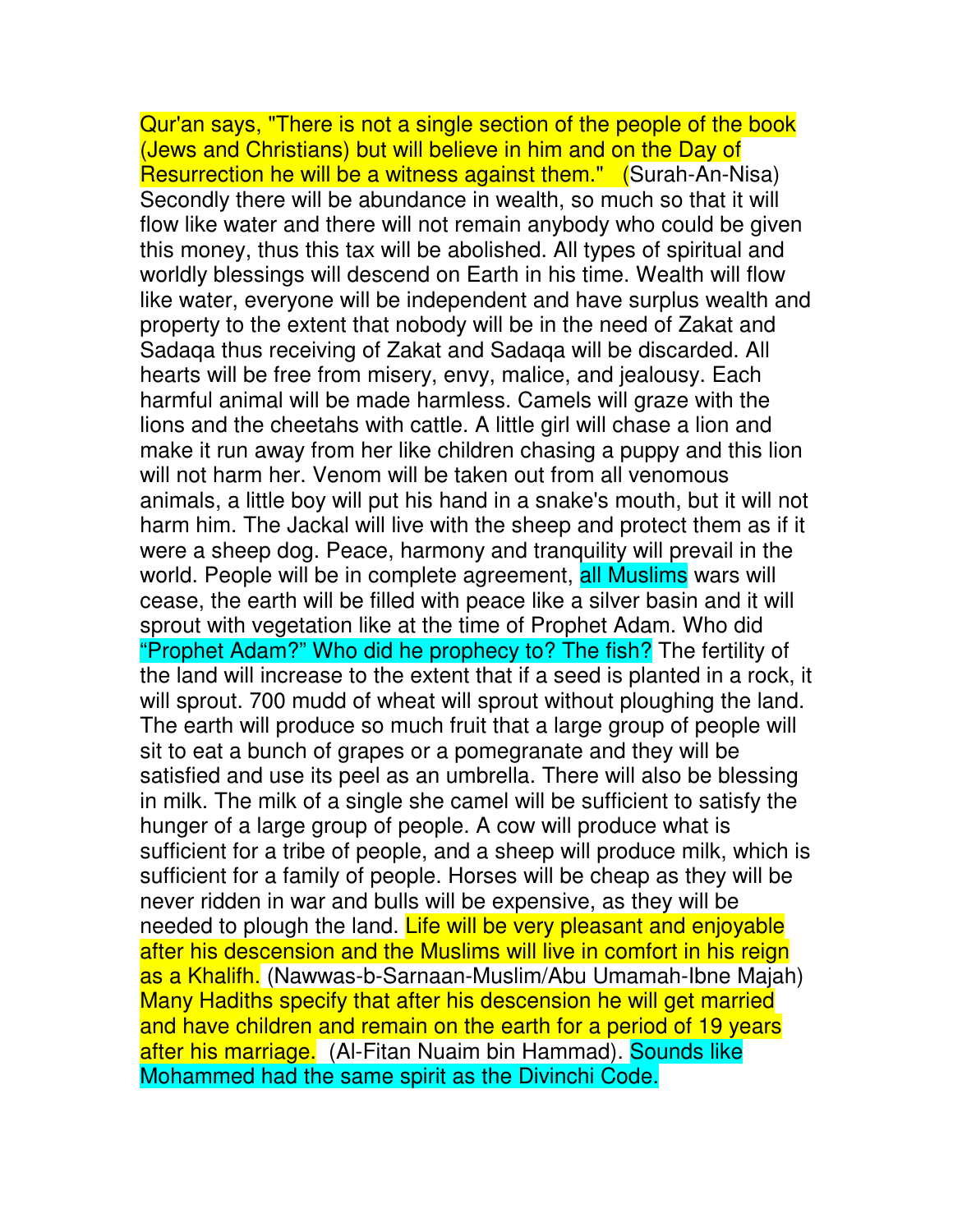Prophet Isa after his return to the Earth for a second time will live for a period of time (some scholars have mentioned 40 years in the light of a hadith which can be found in Abu Daud) and thereafter will die a natural death. The Muslims will perform his Janaza (funeral prayers) and according to the hadith narrated by Abdullah bin Amr in Mishkat he will be buried next to the Holy Prophet.

We learn from the Hadith of Nawwas bin Sam'an (R.A), which can be found in Muslim and from the Hadith of Abu Umamah Al-Bahilee (R.A) which can be found in Ibne Maja the following regarding the Promised Messiah: - 1) The Promised Messiah's name is Isa and his mother's name was Maryam.

2) The Mahdi and the Dajjal will already have appeared before his descension.

3) He will descend from the heavens to the white minaret in the east of Damascus wearing two garments slightly dyed with Saffron and his hands will be placed on the wings of two angels.

4) Every Kaafir (infidel) who smells his breath will die and his breath will reach as far as he can see.

5) He will kill the Dajjal at the Eastern gate of Ludd (Jerusalem).

6) The barbarous tribes of Yajuj and Ma'juj (Gog and Magog) (Jews and Christians) will appear in his time and the promised Messiah will take the believers to Mount Tur (Mt. Sinai) for their protection. Looks like Anti Messiah comes from Turkey just as Scripture states. Isa RAPTURES Muslims to Mt. Sinai to teach them Koran and protect them from Gog and Magog or those "barbarous Jews and Christians. 7) He will elevate Islam by breaking the cross, bringing an end to Christianity. Muslim evangelism.

8) The Jews and Christians will believe in him before his death.

9) He will kill the pig that the Christians consider halal to eat and the non- Muslims will not have to pay tax.

10) Wars will cease in his time, as everybody will be in complete agreement with one another.

11) There will be so much wealth that the receiving of Sadaqa will be discarded, as everybody will have enough wealth of his own.

12) In his time all harmful animals will be made harmless and the venom will be taken out of all venomous animals. A child will put his hand in a snake's mouth and it will not harm him, a little girl will be able to chase a lion away and it will not harm her. In addition to his other skills such as murder and thievery and adultery seems like